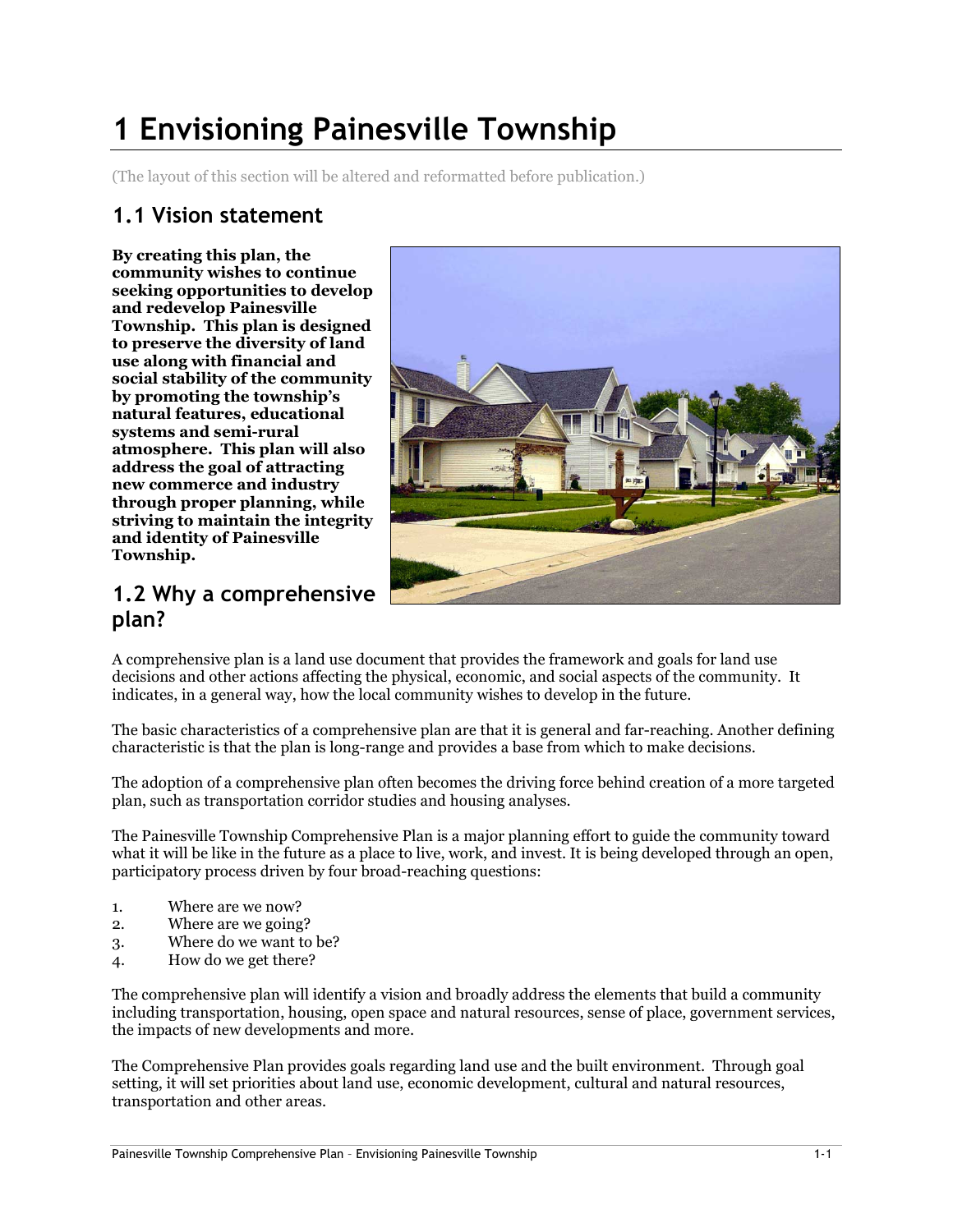The Comprehensive Plan will not propose specific lot-by-lot locations for land uses or facilities, or address detailed regulations. A comprehensive plan is not a zoning resolution or subdivision regulation. However, such regulations are used as tools for implementing the Comprehensive Plan. The Comprehensive Plan is intended to provide the legal and rational framework for regulations, investments, and government action.

# 1.3 Comprehensive planning process

Survey-analysis-plan. This is the basic method used in the planning field. This plan expands on these 3 points while following the 9-step rational model:

- 1. Identify issues and options.
- 2. State goals and objectives; identify priorities.
- 3. Collect and interpret data.
- 4. Prepare plans.
- 5. Draft programs for plan implementation.
- 6. Evaluate potential impacts of plans and implementing programs, and modify the plans accordingly.
- 7. Review and adopt plans.
- 8. Review and adopt implementation programs.
- 9. Administer plan-implementing programs, monitor their impacts, and amend plans in response to feedback.

A very important part of the planning process is public participation; that those who live and work in Painesville Township have a role in charting its future. Citizen comments were encouraged through a survey distributed to every household. Meetings were held with committee members and community leaders throughout 2003 and 2004, to solicit their thoughts about the current state of the Township.

The Comprehensive Plan is a flexible planning tool that is not carved in stone. While the plan presents goals and policies to be pursued, future events, broad changes in community values, or the availability of financing could cause township leaders and residents to focus on other goals. However, it is good civic stewardship to ensure that revisions conform to the spirit of the plan and sound planning principles, and consider the best interest of the community as a whole. It is important to review plans on a regular basis, and keep them up to date. Good planning practice recommends major review and revision of a comprehensive plan every five to seven years.

### 1.4 Plan organization

Each element contains at least two parts: a narrative description of current conditions (often called an inventory) and possible courses of action for the town; and formal goals and objectives. To permit flexibility in implementing the plan, specific implementation steps are usually not included with individual goals.

The introduction, in the next chapter, describes the history, geography and geology of Painesville Township, along with a description of the challenges faced by the township. The demographics element describes attributes of the township population, how it has changed through the years, and how it may change in the future. The land use element describes the role of the built environment on the township and how land is being used. The **transportation** element describes the transportation system in Painesville Township; not just considering motor vehicles. The **housing** element describes home ownership and tenure trends, and addresses challenges such as affordable housing. The public facilities element describes all public land uses – public safety facilities, schools, parks and open space – and discusses future needs. The **utilities** element describes the role that utilities play in shaping the built environment of the township. The **economic development** element describes the business environment of the township, and goals intended to maintain a diverse tax base and reduce the tax